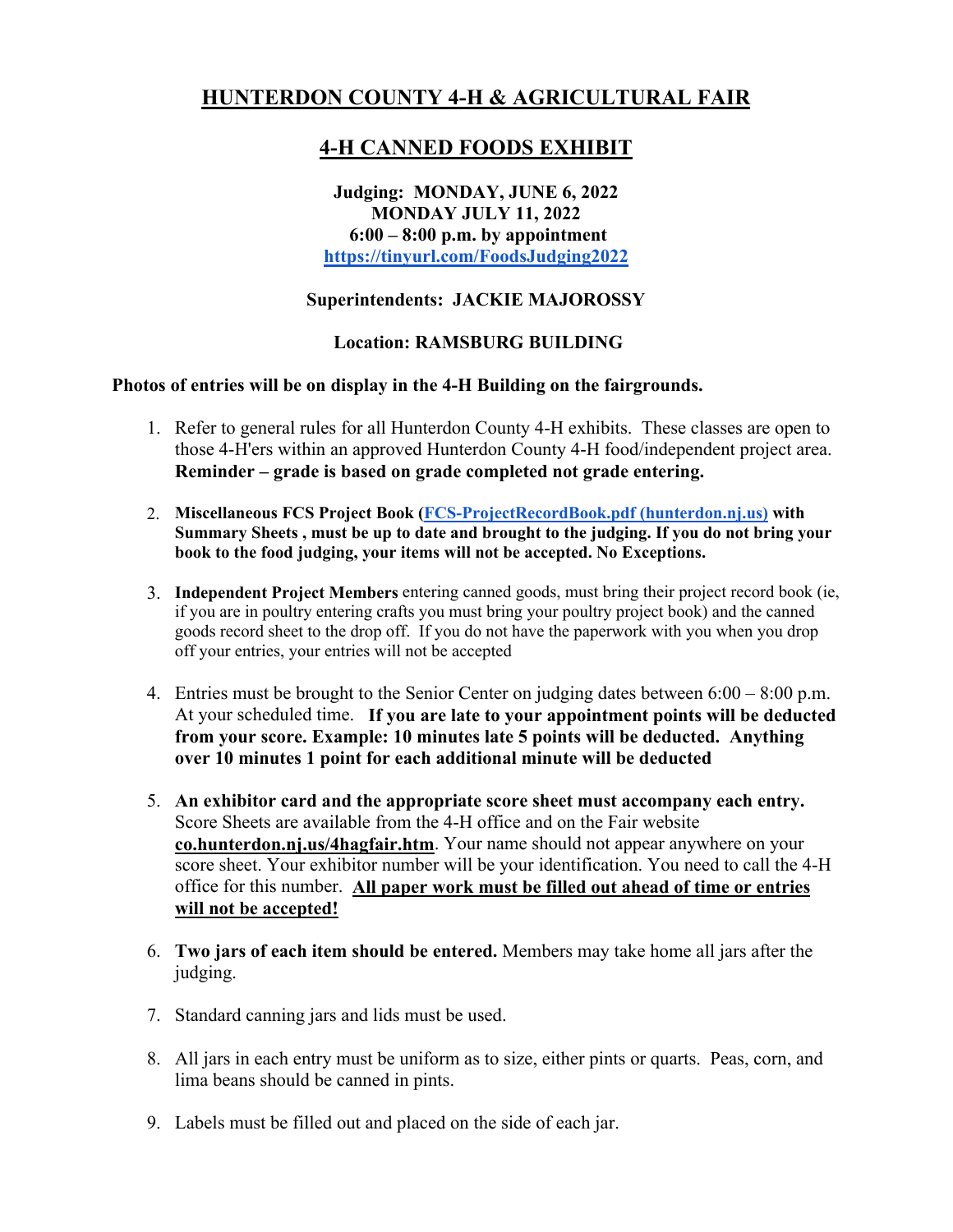#### **Labels must include the following information:**

- a) Product
- b) Date canned
- c) Canning method and processing time
- d) Class number
- e) Exhibitor's number
- 10. **Include recipe or list of ingredients and source of canning information. Use current recipes, if old recipes check with the USDA Complete Guide to Home Canning for updated information. You must include processing time. This information should be typed, printed or photo copied onto a 4 x 6 inch file card.**
- 11. All entries must be processed including jellies. Foods will be tasted at the discretion of the judges. Criteria for judging can be found in the USDA Complete Guide to Home Canning.
- 12. All exhibitors must sign up for a work shift in the 4-H Building during fair week. Call the 4-H office to sign up for a time after June  $1<sup>st</sup>$ .
- 13. Each entry will receive an overall rating of excellent, very good, good and fair. Overall awards will be presented the night of the judging (see #14). Unit awards will be presented at Achievement Night. Exhibitors must enter a minimum of 5 classes and receive 3 excellent to be eligible to win the Unit award.
- 14. Overall awards of Best of Show, Excellent, Very Good, and Good will be awarded the evening of the judging. These awards will encompass all food divisions. Participants are encouraged to stay until the end of judging to view the final awards.

**All fair exhibits must remain on display until the end of the fair Sunday, August 28th, 4-H exhibitors can pick up their items on display after 5:15 p.m. on Sunday, August 28th. The 4-H office, the fair, and the superintendents are not responsible for fair exhibits not picked up after 6:00 p.m. Please make arrangements with a family member or friend to pick up your items if you cannot pick them up yourself.**

**Awards: 4-H members will receive a participation certificate for their fair entries in this project area. Please visit the fair website for information on the FCS Award Program** 

#### **Classes:**

- 1. 2 jars of same vegetable Score Sheet #1
- 2. 2 jars of same fruit Score Sheet  $#2$
- 3. 2 jars of tomatoes--stewed or whole Score Sheet  $#2$
- 4. 2 jars of salsa Score Sheet #3
- 5. 2 jars of tomato juice Score Sheet #4
- 6. 2 jars of tomato puree or sauce Score Sheet  $#4$